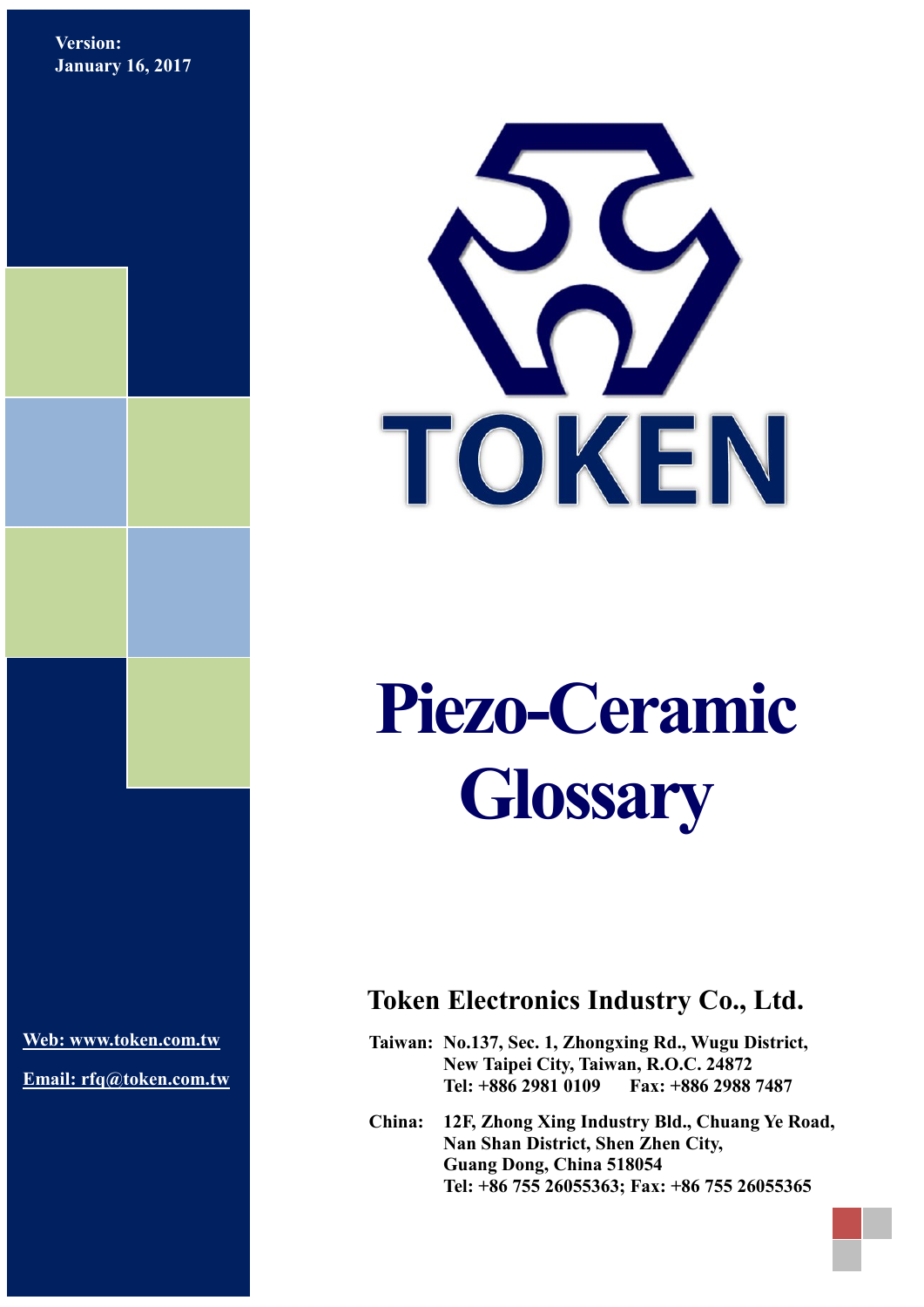

# **A~G**

# **Absorber**

Surface acoustic wave propagates to the right and to the left because of IDT's symmetrical construction. Silicon rubber is coated on the outer side of IDT's to damp the surface acoustic wave propagates to outer side.

# **Aperture**

Maximum IDT finger overlap length.

# **Apodization**

Weighting produced by the change of finger overlap.

### **Attenuation Band Width (dB band width)**

Signifies a difference between the two frequencies where the attenuation becomes the specified values (dB) from the level of minimum loss. (Example: Expressed at a point where the attenuation becomes 20 dB in case of 10.7 MHz filter.)

# **Bottom Level**

Signifies the minimum or average attenuation without both main response and spurious within the specified frequency range.

# **Bulk Wave Signals**

Unwanted signals caused by bulk wave excitation, which can be suppressed by grooving the bottom of the substrate.

# **Bus Bar**

A common electrode connecting individual fingers together.

# **Center Frequency**



#### **An example of ceramic filter Frequency characteristic**

It signifies the frequency in the center of the pass band width. However, the center frequency for some product is expressed at the point where the loss is minimum.

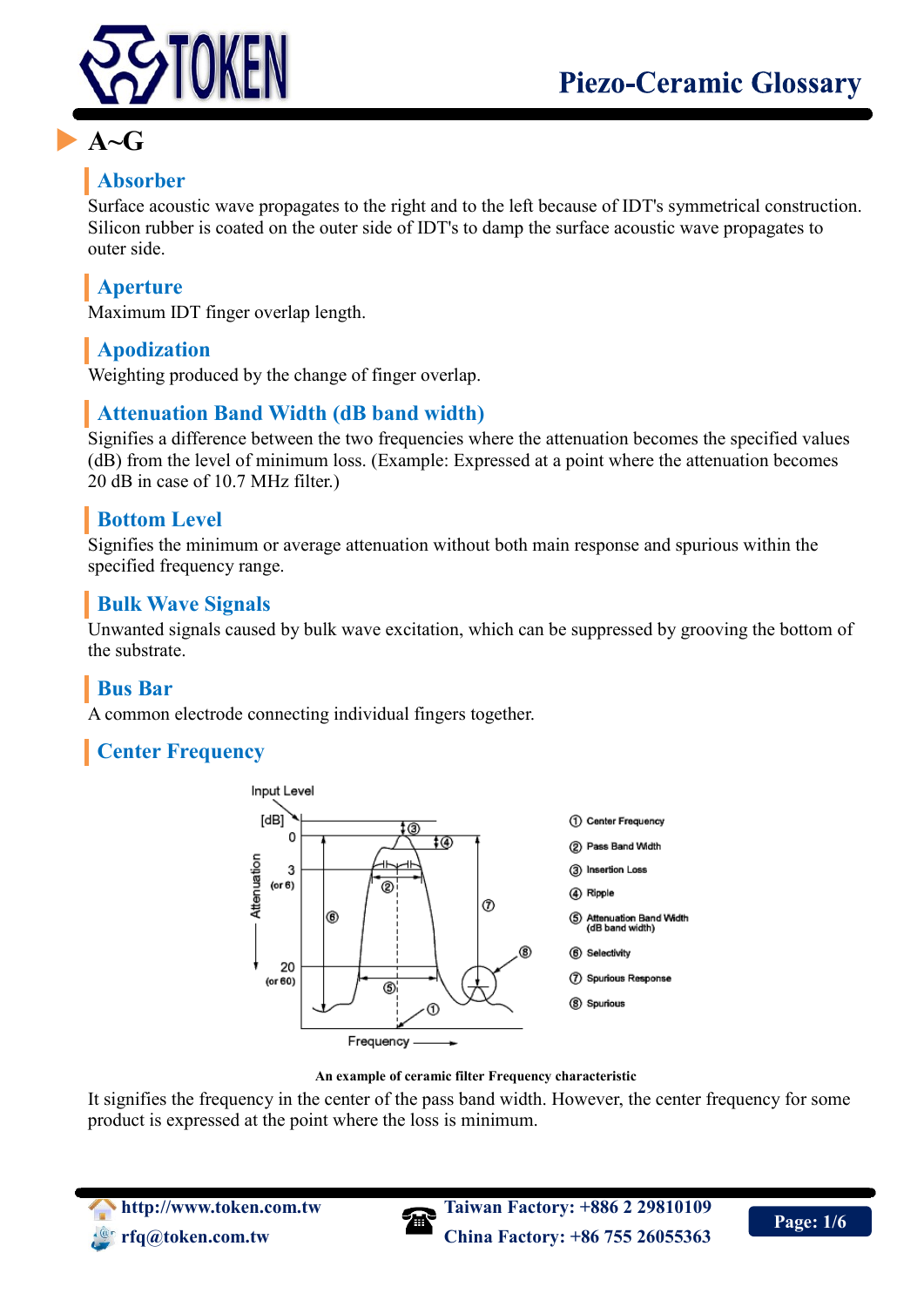



# **Ceramic Filter**

Ceramic Filter is a filter which uses a piezoelectric ceramics (barium titanate ceramics, lead-zirconate-titanate ceramics, etc.) as an electrical-mechanical transducer and as a mechanical resonator. It provides simultaneously the electrical and the mechanical system within a single element.

# **Ceramic Resonator**

A ceramic resonator is an electronic component that when combined with other appropriate components, can produce oscillations at a specific frequency. It consists of a voltage-variable capacitor that acts in some ways like a quartz crystal. Ceramic resonators are made of high-stability piezoelectric ceramics, generally lead zirconium titanate (PZT) which functions as a mechanical resonator. When voltage is applied, its piezoelectric "vibration behavior" causes an oscillating signal. The thickness of the ceramic substrate determines the resonance frequency of the device.

# **dB (Decibel)**

Decibel is the logarithmic ratio value by comparing the two levels. It is also used with ceramic filter when expressing the frequency characteristics, the insertion loss, the spurious response, etc. dB is defined and calculated by the ratio of the electric power, the voltage and the current, as follows : Electric Power Ratio  $dB = 10\log_{10}P_2/P_1$  (electric power at two points as  $P_1$  and  $P_2$ )

Voltage Ratio  $dB = 20\log_{10}E_2/E_1$  (voltage at two points as  $E_1$  and  $E_2$ )

Current Ratio dB =  $20\log_{10}I_2/I_1$  (current at two points as  $I_1$  and  $I_2$ )

The merit of using the decibel:

1). As exemplified above, the decibel is expressed in logarithm.

2). The amplitude, attenuation, etc. are simply calculated by merely adding, or subtracting.

# **dB**μ

The dB has been used only for comparing the two volumes such as the electric power ratio, voltage ratio, current ratio, etc. Besides dB may be also used for expressing the electric power or voltage by deciding on some reference values. In ceramic filter, dBμ is used for expressing voltage value such as the input level. Here the reference value is  $0 dB\mu = 1 \mu V$ . In other words, the volume that represents a level of 60 dBμ equals 1 mV. It is important to clearly distinguish dB from dBμ.

The decibel for expressing other levels :

dBm : The voltage or current level to obtain the power of 1 mV in the load of 600  $\Omega$  is specified a 0 dBm.

(Voltage : 0 dBm =  $\sqrt{600 \times 1 \times 0.001}$  = 0.775 Vrms)  $dBs$ : Reference values is 1 Vrms = 0 dBsw.

### **Discriminator**

The detection of FM wave is made through the circuit in which the relation between the frequency and the output voltage is linear. The discriminator functions to convert the change of the frequency into audio frequency, and unique system of detection only used for FM broadcasting. FM wave detection methods, such as ratio detection, Foster-Seeley detection, quadrature detection, differential peak detection, etc. are known.

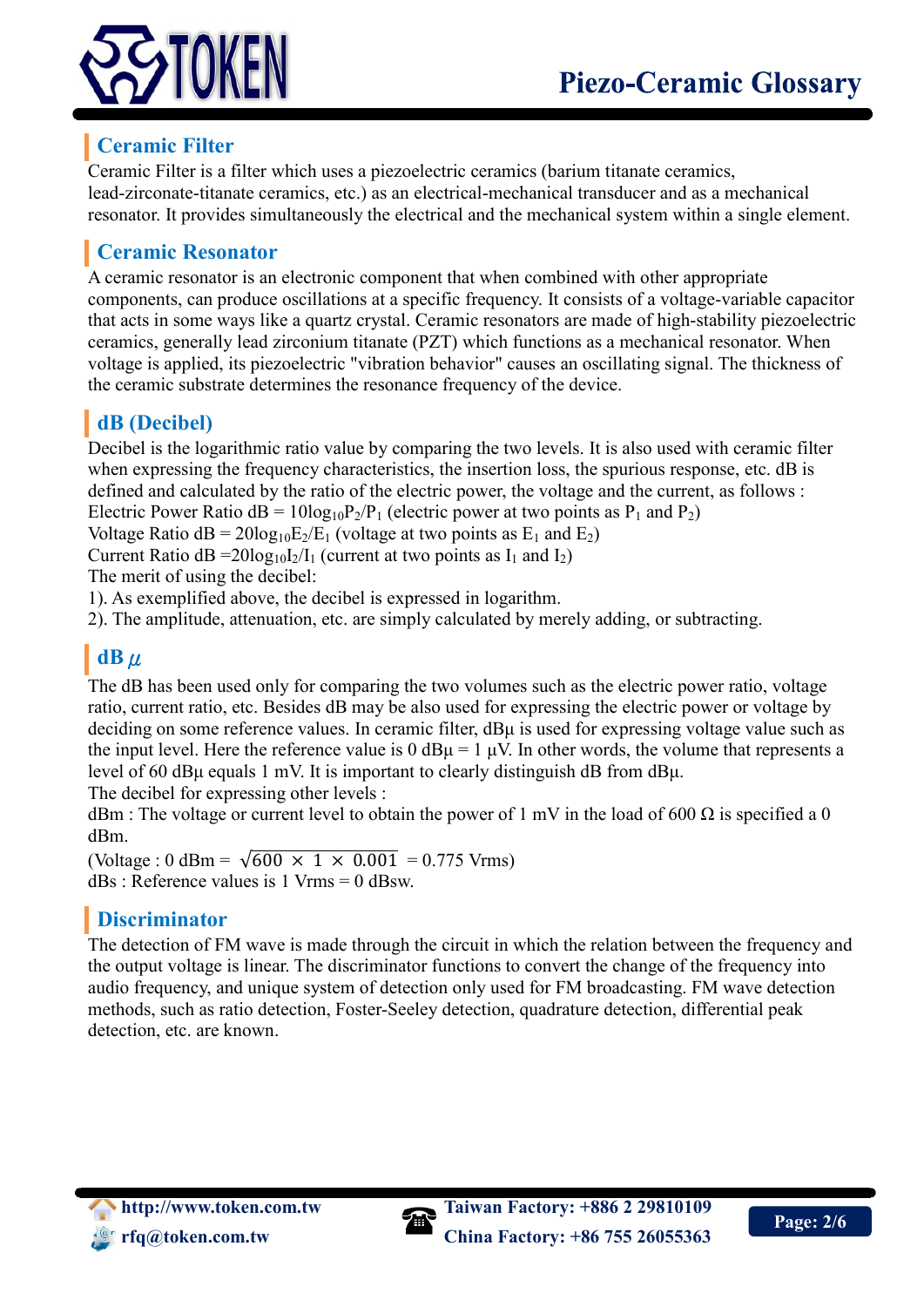

# **Feed Through Signals**

Unwanted signals from the input appearing at the filter output due to coupling by stray capacitances and other electromagnetic couplings.

# **Filter**

An electrical component which has a function of passing (or stopping) a specific frequency.

# **Finger**

An element of the IDT comb electrode.

# **Finger Overlap**

The length of a finger pair between which only electromechanical interaction is generated.

# **Group Delay Time Characteristic**

One of the most important characteristics of a transmitting element is to transmit a signal with the lowest distortion. This distortion occurs when the phase shifting of a signal which passes through a certain transmitting path is nonlinear to the frequency. For convenience the GDT characteristic is used for the purpose of expressing the non-linearity against the frequency of phase shifting and it is calculated by the following formula: TD (GDT),  $\varphi$  (phase difference between input and output) and  $\omega$ (angular frequency).

# *TD = dφ / dω*

Above formula shows that the phase slope was differentiated by the frequency. That is to say, when the GDT is constant, a signal is transmitted correctly without distortion. Recent trends in quality FM receiver and other equipment emphasizing the distortion factor characteristic are also stressing the phase linearity in the pass band. In other word, they need a flat GDT Characteristic with high selectivity. In principle the GDT characteristic and the amplitude characteristic related each other. The amplitude characteristic with a flat top is called the Butterworth Characteristic, while the amplitude characteristic resembling a sign wave is called a Gaussian Characteristic.

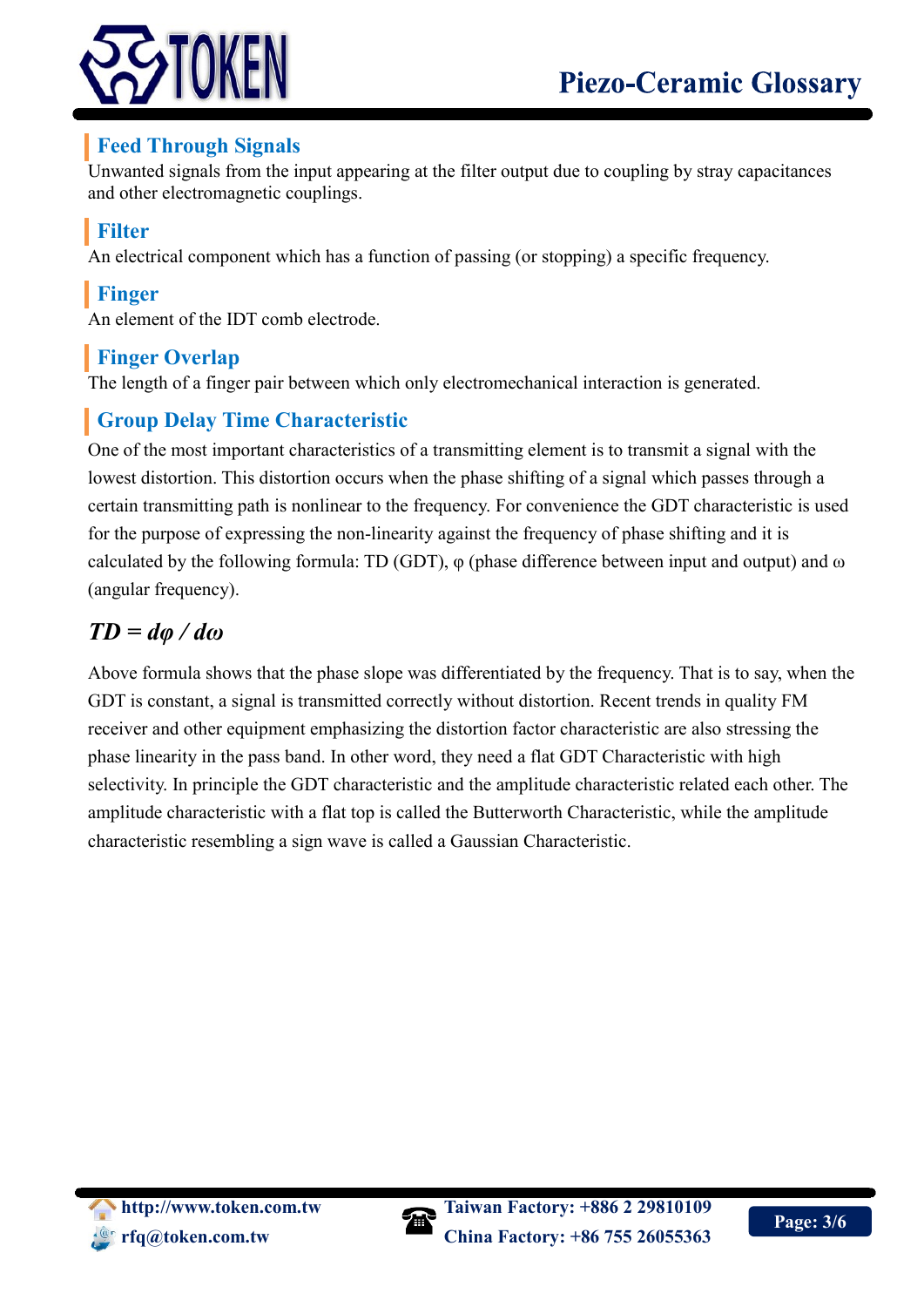

# **H~Z**

# **IDT (Interdigital Transducer)**

A comb structure consisting of interleaved metal electrodes whose function is to transform electrical energy into acoustic energy or vice versa by means of the piezoelectric effect.

# **Impedance Matching**

When connecting one electric circuit to another, or a component to another, or one electric circuit to a component, the electric energy is supplied most efficiently from the signal source to the load if the signal source impedance and the load impedance are same. If these impedances are mismatched, electric energy escapes in form of a reflection. To match the signal source impedance and the load impedance is called the impedance matching. This is very important for ceramic filter, as an improper impedance matching may cause various troubles.

# **Input/Output Impedance**

Signifies the internal impedance value of the input and output side at the center frequency of ceramic filter, and it is expressed in  $\Omega$ . It causes no problem even if the input and the output are used in reverse with ceramic filter, since the input and the output impedance are in symmetry of substantially almost same value.

# **Insertion Loss**

Expressed in the input and output level ratio at the point of minimum loss in dB. (The insertion loss for some product is expressed in the input and output level ratio at the center frequency.)

# **Pass Band Width**

Signifies a difference between the two frequencies where the attenuation becomes 3dB from the level of the minimum loss point.

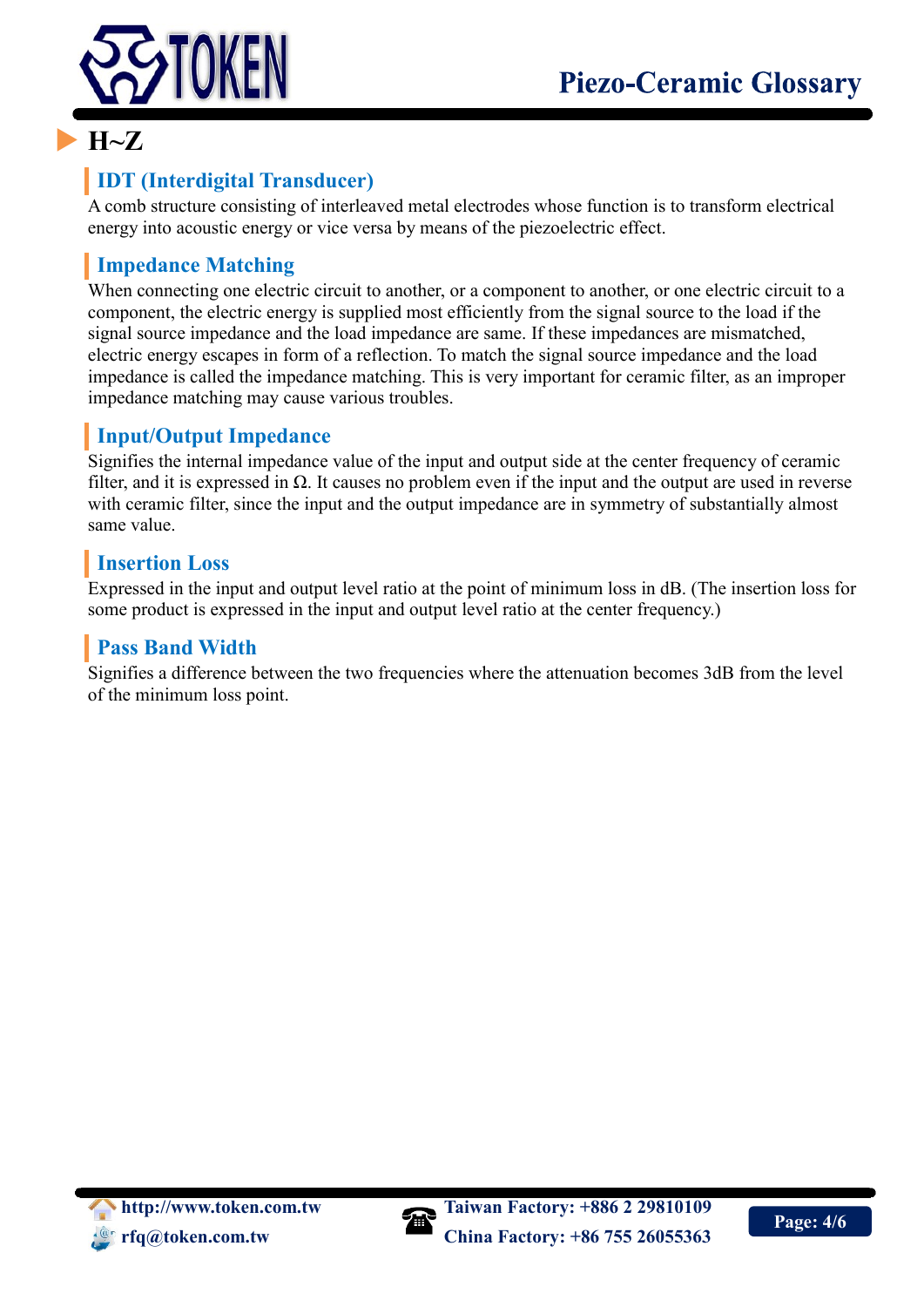

# **Piezoelectric Effect**



Distortion takes place in the crystal lattice when a stress is applied upon it, and the crystal group which has no symmetric center in the crystal groups causes a polarization in addition to the distortion.

This phenomenon was found by the Curie brothers in 1880 and is called the piezoelectric direct effect (or Curie's Effect). In other words, it means that the mechanical force (stress) can be converted into an electrical signal (an electrical field) or the electrical signal into the mechanical force. These two phenomena are collectively called the piezoelectric effect, and any substance which has this nature is called the piezoelectric ceramics.

The crystal group, the symmetry of which is inferior among all crystals having the characteristic of the piezoelectricity, has a native limited volume of polarization before some electric field or stress is applied. This is called spontaneous polarization. The crystal is distorted by a phenomenon like the thermal vibration of atoms according to the temperature change. The degree of the spontaneous polarization also changes according to the distortion of crystal and its variation appear as a potential difference. This is called the phenomenon of pyro electricity.

On the other hand, when such a crystal is applied with an electric field, a distortion or a stress occurs. It is called the piezoelectric inverse effect (or Lippman's Effect).

Also among the crystals which have a spontaneous polarization, those which can reverse its direction by the external electrical field are called ferroelectric substance. The relations among these effects may be expressed as figure on the right.